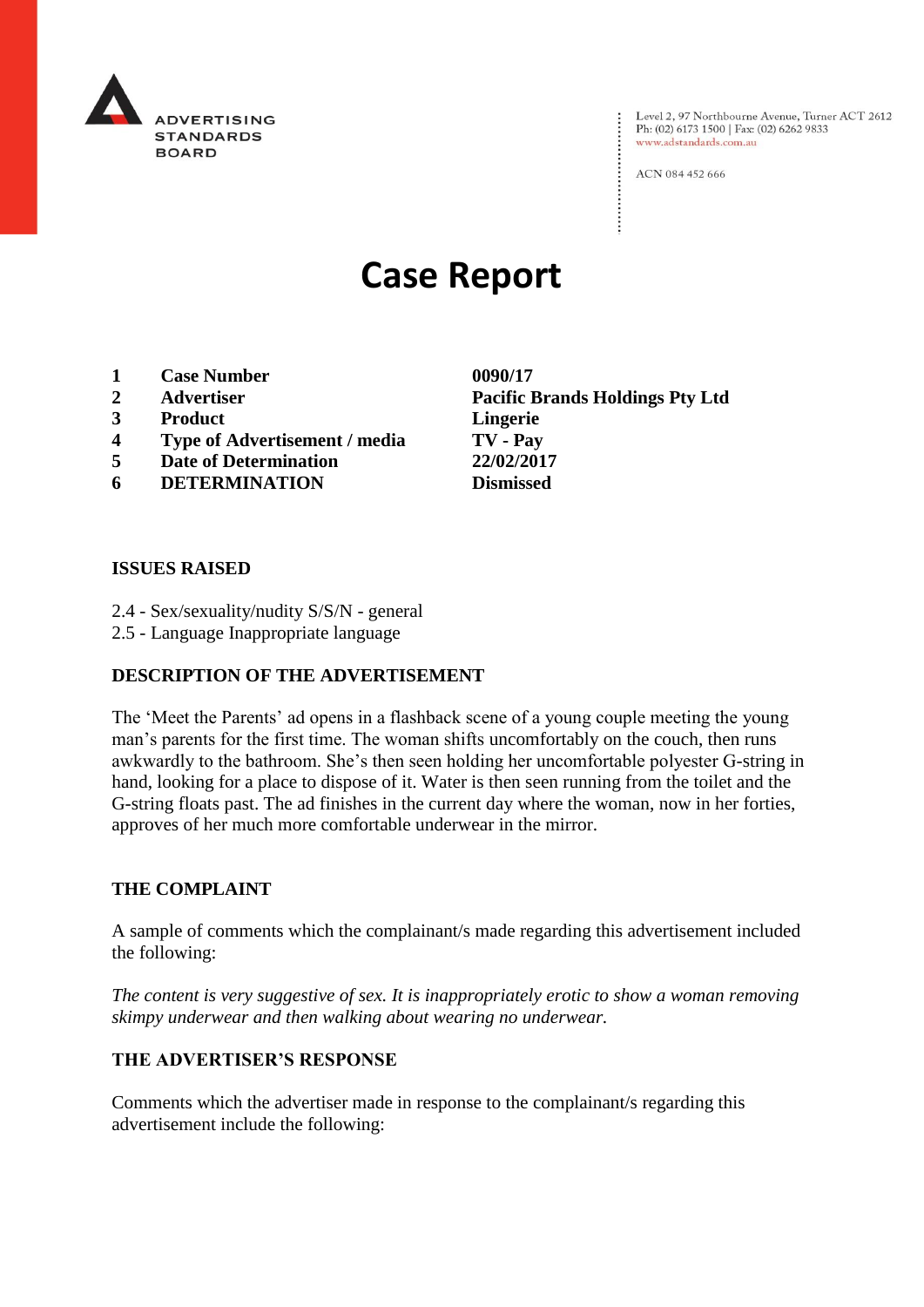*We write on behalf of our client, Bonds (Hanes Brands) in response to multiple complaints against the Bonds Comfytails 'Bus' and 'Meet the Parents' TVCs, specifically relating to the following sections of the AANA Code of Ethics: 2.4 – Sex, Sexuality and Nudity (general).*

*Bonds is an underwear and apparel brand, best known for creating fun and fashionable undies for the whole family. On 5th February 2017, Bonds launched a new range of underwear for women in their forties who have outgrown uncomfortable called Comfytails.*

*The Comfytails campaign plays on the insight that years of unfortunate and uncomfortable underwear results in all sorts of uncomfortable experiences.*

*The 'Meet the Parents' ad opens in a flashback scene of a young couple meeting the young man's parents for the first time. The woman shifts uncomfortably on the couch, then runs awkwardly to the bathroom. She's then seen holding her uncomfy polyester G-string in hand, looking for a place to dispose of it. Water is then seen running from the toilet and the Gstring floats past. The ad finishes in the current day where the woman, now in her forties, approves of her much more comfortable underwear in the mirror.*

*In regard to the complaints that have been made to the ASB regarding sections 2.4 and 2.5 of the AANA Advertiser Code of Ethics, we take the opportunity to refute these as follows:*

*In reference to section 2.4 we disagree that the TVCs treats sex, sexuality and nudity without sensitivity to the relevant audience. The TVCs are designed to promote and celebrate a product range for women in their forties. The woman is not seen actually removing her underwear in 'Meet the Parents'.*

*The Bonds product resolves show the main characters in the privacy of their bedrooms appreciating their comfy undies. The women's poses, movements, and expressions are not sexual in the least. The product is also quite modest in the way it covers their bodies. The close ups at the end of the TVCs are used to highlight product features, including the fit, on the back of the women's briefs. The close ups are intended to be of product, not a body part. The scenes are not intended, nor should they be interpreted, to be sexual in any way. We also refute any inference that women's bodies in underwear or references to underwear are inherently sexual. The tone of these commercials is intended to be fun, humorous and playful, in line with the Bonds brand values.*

*In addition, both Comfytails TVCs received a PG classification from CAD allowing it to be broadcast during programs that are P rated. By definition, parental guidance is recommended for programs with a P rating, but they are not classified as children's programming. The intended audience is women in their forties and the classification of the TVC as well as instructions to networks ensures it is not on air during classified children's programming nor during adjacent periods.*

*We trust upon viewing the TVCs, and our written response, you will agree that the Bonds Comfytails TVCs do not breach the AANA Advertiser Code of Ethics.*

## **THE DETERMINATION**

The Advertising Standards Board ("Board") considered whether this advertisement breaches Section 2 of the Advertiser Code of Ethics (the "Code").